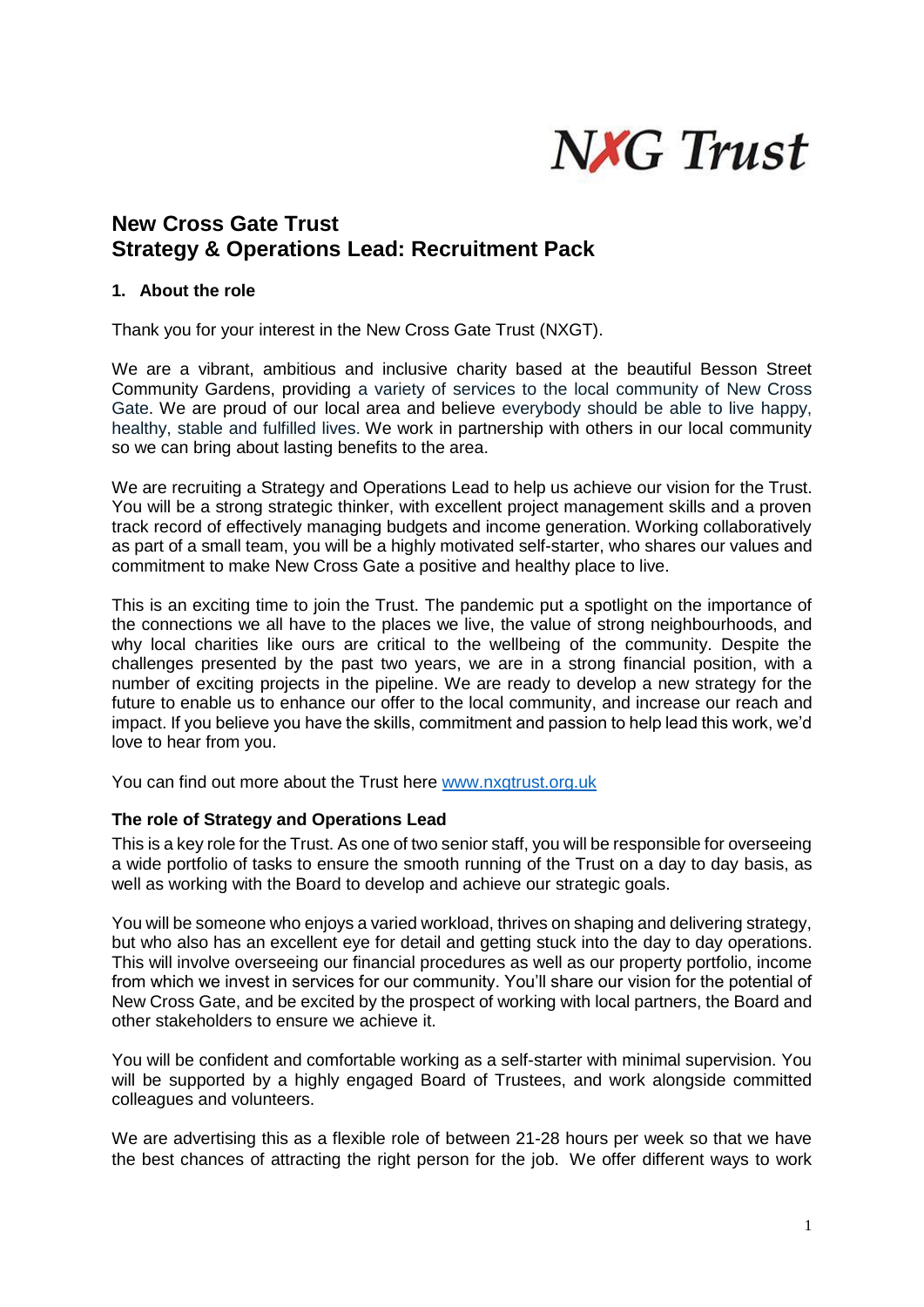flexibly and will work with the successful candidate to agree the right arrangements for you and the Trust.

#### **Background to the NXGT**

The NXGT was established as part of the legacy of the New Deal for Communities programme, to promote regeneration and community development for the benefit of people of New Cross Gate and the surrounding area. The Trust's objectives are to:

- Improve employment opportunities, promote training and development
- Improve health and promote healthy lifestyle choices,
- Reduce crime and improve community safety
- Raise educational achievement and promote quality childcare
- Promote good quality housing and enhance the physical environment
- Be part of a strong voice for the local community, supporting community empowerment and building social capital, while demonstrating effective partnership working and open and robust governance

The Trust is a key partner in the [Besson Street development](https://lewisham.gov.uk/inmyarea/regeneration/deptford/besson-street-development-in-new-cross) adjacent to our premises, which will bring new housing, health premises, and community space for the NXGT within the next few years. This signals an exciting new chapter in the Trust's development and our vision for the future. The new postholder will play a key role in shaping our involvement in this development.

#### **Employee commitment**

As an employee of the Trust you will be expected to work to the highest ethical and professional standards to deliver the objectives of the Trust. At all times you will work to maintain the reputation of the Trust and our commitment to improve the life chances and the environment for local people.

As an employee you will benefit from a generous package of annual leave, pension contribution and flexible working*.* You will work alongside a team of highly committed colleagues, volunteers and Trustees who will support you in your role and help promote an inclusive and flexible workplace where you can develop and contribute to our success.

The diversity of New Cross Gate is one of its greatest strengths, and the New Cross Gate Trust wants to be proactive in promoting diversity and equity within our community and within our staff and volunteer team. We want to attract candidates from diverse backgrounds and experiences, and would particularly encourage applications from people who are Black, Asian or from other minoritised ethnic groups; and/or people with a disability.

The New Cross Gate is pleased to be a London Living Wage employer.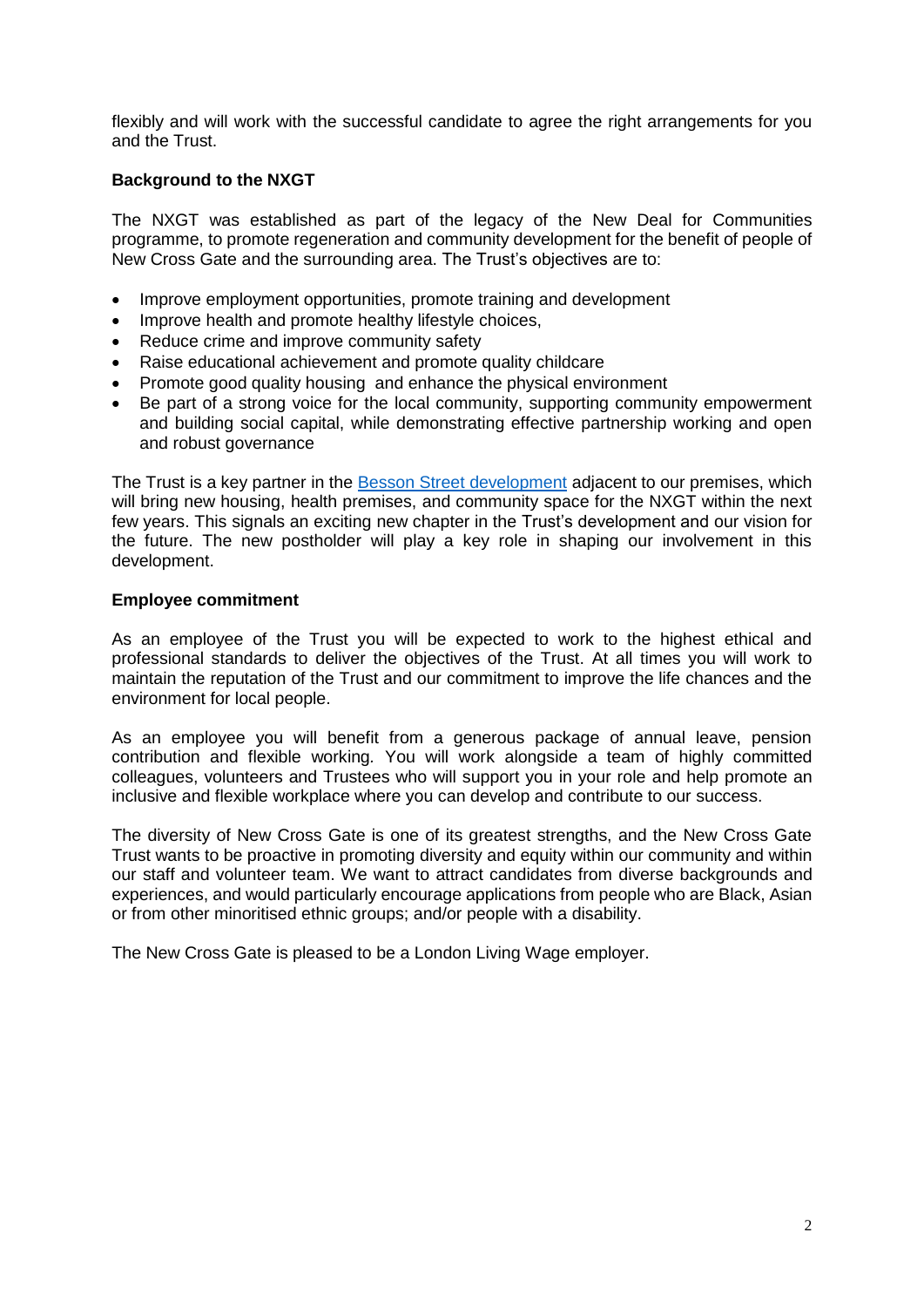# **New Cross Gate Trust Job Description and Person Spec: Strategy & Operations Lead**

| <b>Position Title</b>  | <b>Strategy and Operations Lead</b>        |
|------------------------|--------------------------------------------|
| <b>Reporting to</b>    | The New Cross Gate Trust (Board)           |
| <b>Hours</b>           | 21 - 28 hours per week, permanent contract |
| <b>Starting salary</b> | £49,500 FTE                                |

# **The Role:**

The Strategy and Operations Lead acts as one of two senior staff at the Trust, reporting directly to the board of trustees. Working alongside the Centre and Community Development Manager, the role oversees a wide portfolio of tasks to ensure the Trust runs smoothly and achieves its objectives.

As the Strategy and Operations Lead, you will hold responsibility for a variety of key areas of work including finance, HR, strategy, fundraising, and policy. In addition, you will support the board to ensure strong governance and compliance, and work alongside Trust staff to ensure the Besson Street Community Garden is a welcoming and accessible place for local residents.

## **Main tasks and responsibilities:**

## **Strategy & Governance**

- Act as the Trust's most senior officer, providing strategic leadership to ensure the organisation delivers against its strategy and annual delivery plan
- Support the board of trustees, ensuring that the Trust has strong governance and is compliant with all relevant legislation
- Lead on risk management, including health and safety
- Attend, and report to, full board meetings, the finance and general purposes committee, the HR committee, and other committee meetings as required
- Ensure policies and procedures are compliant with relevant legislation and kept updated
- Alongside the HR committee, ensure good HR practice

## **Finance and fundraising**

- Lead on financial planning, including setting the annual delivery plan, monitoring and interpreting cash flows, preparing budgets and supporting with the preparation of annual accounts
- Manage the day-to-day finances of the Trust including raising and paying invoices, salary payments and monitoring bank accounts
- Lead on fundraising strategy, including identifying viable funding streams, building links with funders, bid writing, building budgets, and monitoring progress against targets
- In partnership with the Trust's appointed estate agency, oversee the management of the Trust's property portfolio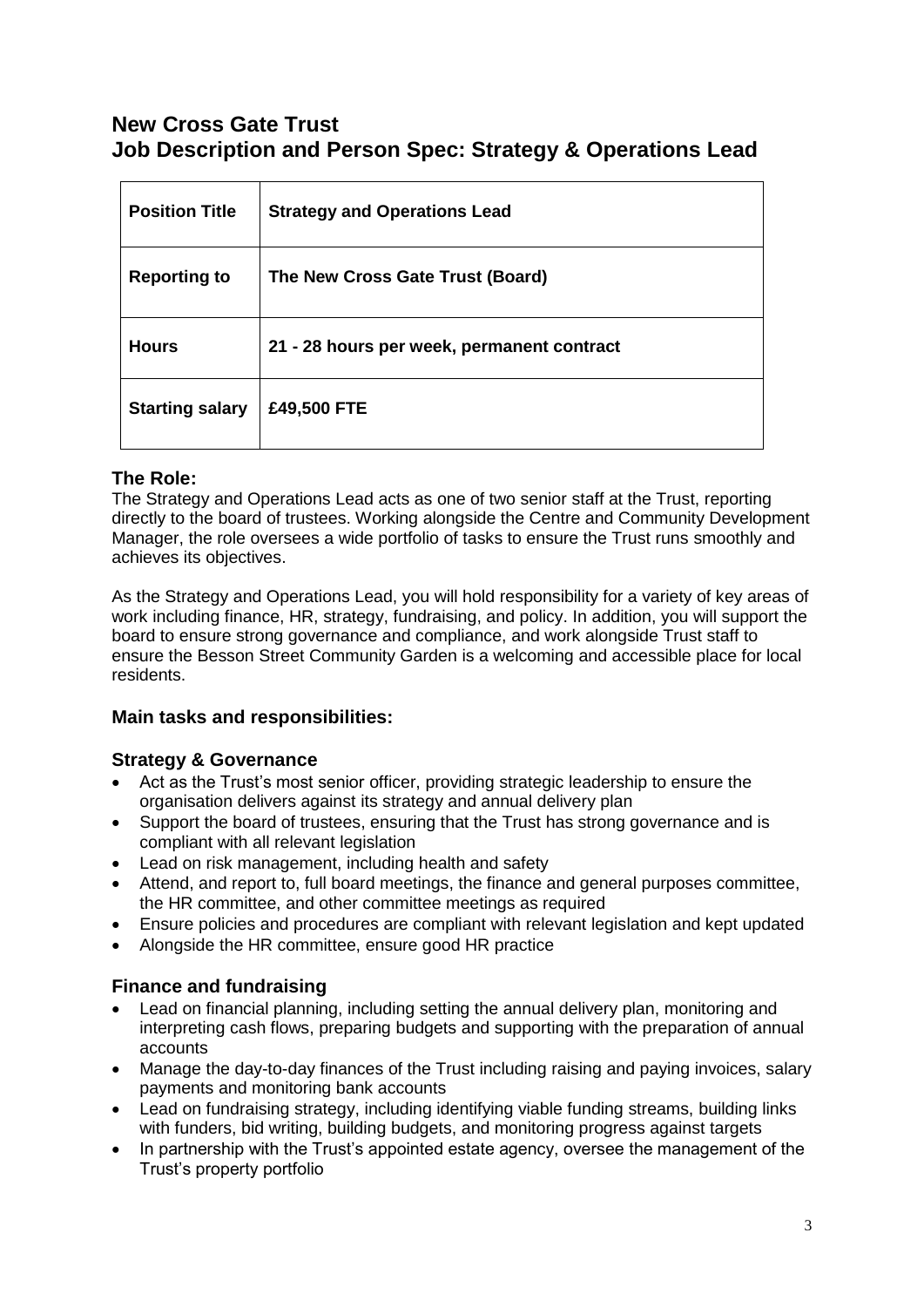Manage and distribute the Community Investment Fund, a grant-giving scheme for local organisations

# **Other responsibilities**

- Ensure the Trust has effective digital communications and support with the development and delivery of a communications strategy. There are already plans underway to redevelop our website and other aspects of our communications.
- Promote and support capacity building within the local community, including through partnership working
- Oversee quality assurance, data collection, and impact management for Trust activities
- Actively engage with relevant partners and maintain the Trust's influence on local issues and developments, including the new development on Besson Street
- Line manage staff as required, including induction, supervision and appraisal
- Carry out all duties within the Trust's equality, diversity and inclusion policy and ensure that all members of the public are treated with equal respect
- Work alongside Trust staff to ensure that the Trust, and Besson Street Community Garden, are accessible, welcoming, and safe for local residents

## **Person specification**

#### **Experience and track record**

Track record of strategic leadership, working with others to bring about change

Experience of successful fundraising from a range of sources

Experience of project management across the lifecycle of projects

Proven track record of effective financial management including monitoring and interpreting cash flows, producing financial reports and managing budgets

Proven track record of developing and maintaining effective working relationships with a range of partners

Experience of staff management, and track record of using and developing strong HR practice

## **Knowledge & Skills**

Knowledge of good charity governance

Knowledge of financial systems and ability to manage and report financial information – knowledge of Quickbooks is desirable

Ability to organise, prioritise, and manage competing deadlines and work with minimal supervision using a high degree of personal initiative

Good understanding of urban regeneration and community development initiatives in a multicultural inner city context

Strong understanding of risk management and health and safety

Excellent interpersonal, written and verbal communication skills

**General requirements for the role**

Commitment to empowering local people and working collaboratively

A commitment to embedding equality, diversity, and inclusion into all areas of your work

Willingness and ability to operate in accordance with the values and policies of the New Cross Gate Trust

Willingness and ability to work flexibly in response to changing organisational requirements